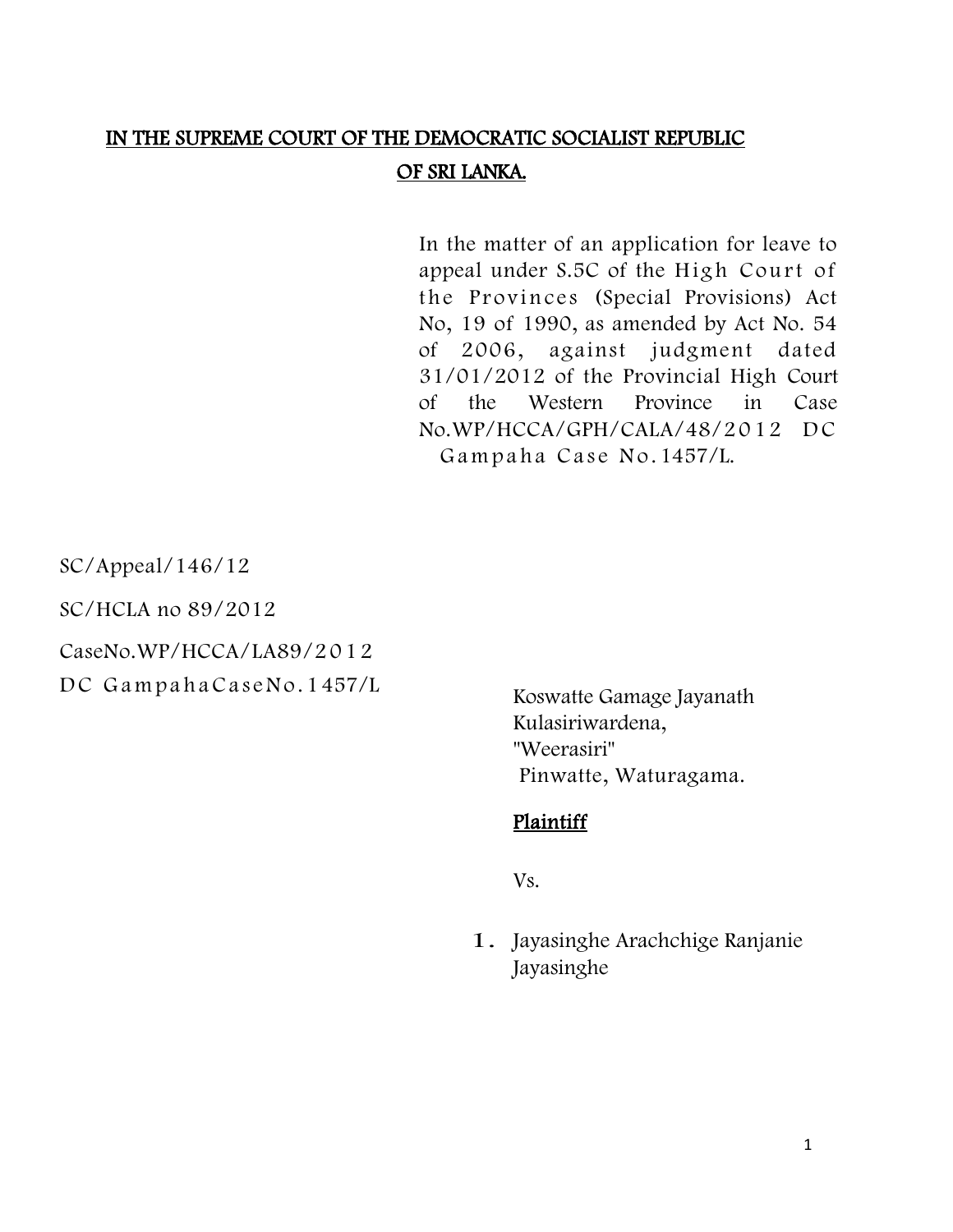- 2. Ellapperuma Arachchige Shashi Jana Aadarshi Ellapperuma Arachchi.
- 3. Ellapperuma Arachchige Dayananji Sudakshana Ellaperuma Arachchi
- 4. Ellaperuma Arachchige Dananja Nilashen Ellaperuma Arachchi

All of No.73/3 , Indigolla, Gampaha

### Defendants

Koswatte Gamage Jayanath Kulasiriwardena, "Weerasiri" Pinwatte, Waturagama.

### Plaintiff-Petitioner

Vs.

- 1. Jayasinghe Arachchige Ranjanie Jayasinghe
- 2. Ellapperuma Arachchige Shashi Jana Aadarshi Ellapperuma Arachchi.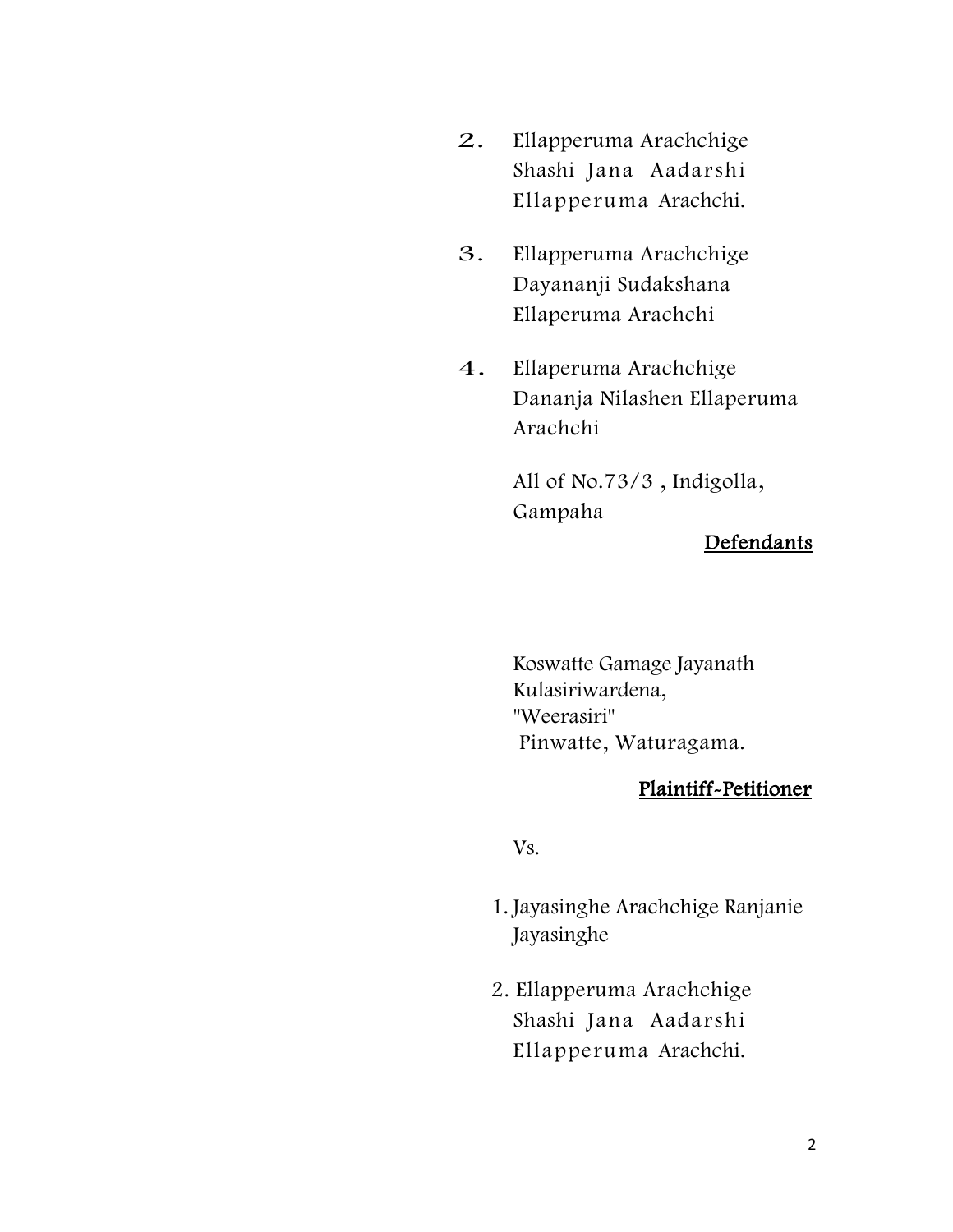- 3. Ellapperuma Arachchige Dayananji Sudakshana Ellaperuma Arachchi
- 4. Ellaperuma Arachchige Dananja Nilashen Ellaperuma Arachchi

All of No.73/3 , Indigolla, Gampaha

### Defendant-Respondents

### AND NOW BETWEEN

Koswatte Gamage Jayanath Kulasiriwardena, "Weerasiri" Pinwatte, Waturagama.

### Plaintiff-Petitioner-Petitioner

Vs.

1. Jayasinghe Arachchige Ranjanie Jayasinghe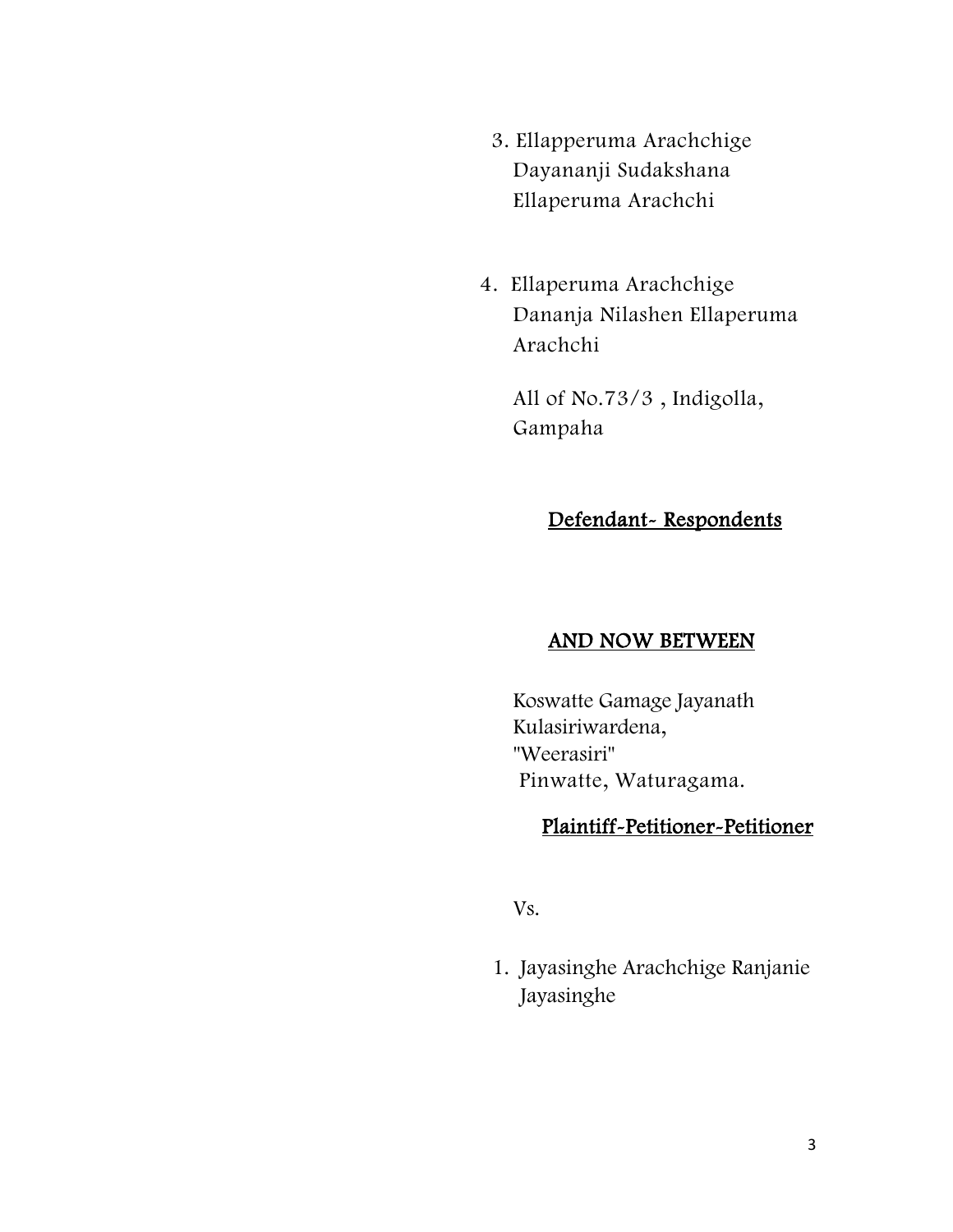- 2. Ellapperuma Arachchige Shashi Jana Aadarshi Ellapperuma Arachchi.
- 3. Ellapperuma Arachchige Dayananji Sudakshana Ellaperuma Arachchi
- 4. Ellaperuma Arachchige Dananja Nilashen Ellaperuma Arachchi

All of No.73/3 , Indigolla, Gampaha

Defendant-Respondent-**Respondents**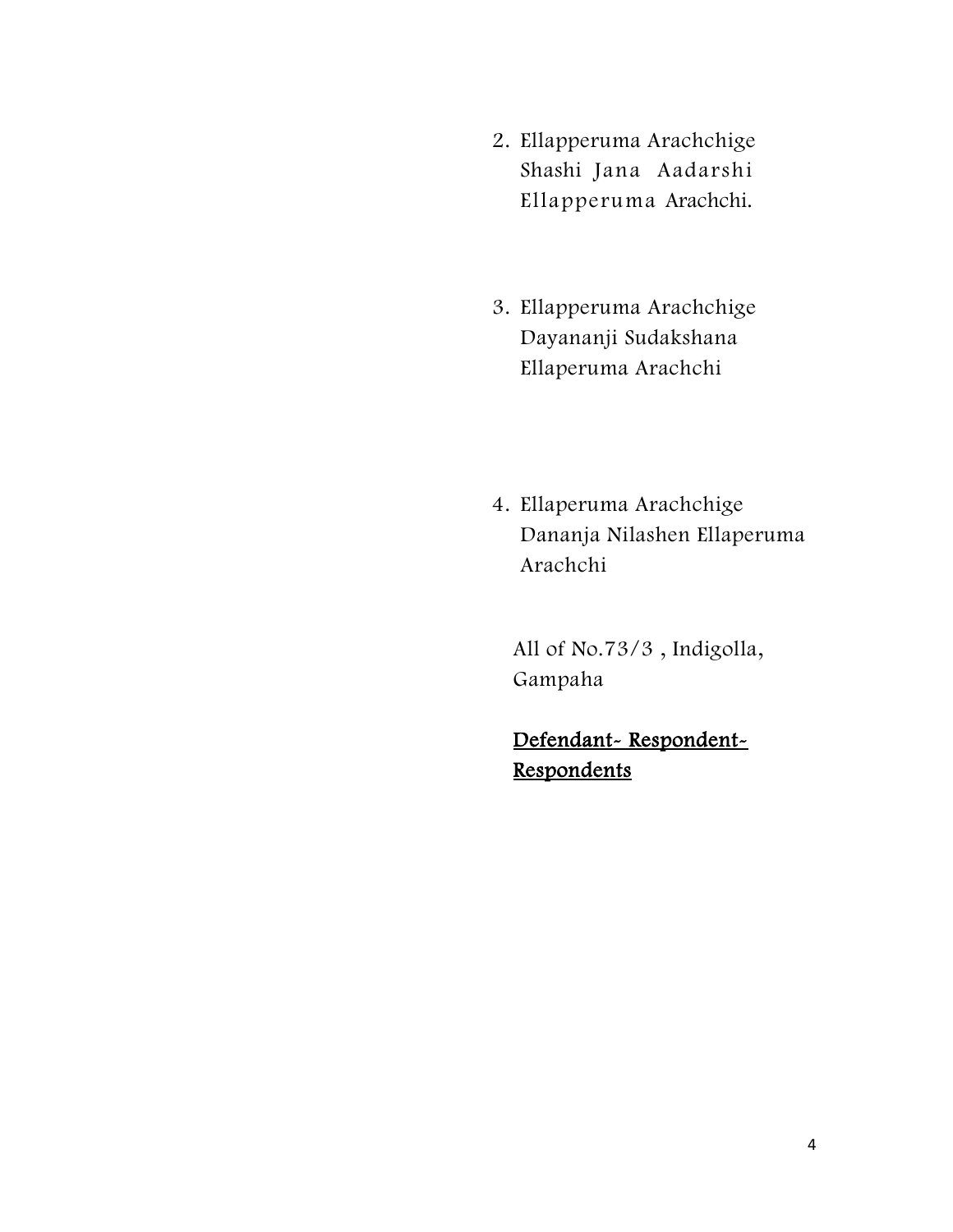BEFORE: Eva Wanasundera P.C J Buwaneka Aluwiliare P.C J K.T. Chitrasiri J

COUNSEL:- Dr. Sunil Cooray with Ms. Sudarshani Cooray for Plaintiff Petitioner- Petitioner- Appellant.

> Dinesh de Alwis with K.Perera instructed by Janaki Sandakelum for 1<sup>st</sup> to -4<sup>1h</sup> Defendants-Respondents-Respondents

ARGUED ON: - 03 -02-2016

DECIDED ON:- 17-02-2016

#### ALUWIHARE PC J.

The Plaintiff-Petitioner-Petitioner-Appellant (hereinafter referred to as the Appellant) instituted action in the District Court of Gampaha for declaration of title, ejectment and damages against the Defendant- Respondent Respondents (hereinafter referred to as the Respondents). When the matter was taken up for trial before the learned District judge, in the course of the Appellant's testimony, a listed document, a statement purported to have been made by the 1st Respondent to the police, was sought to be marked and produced on behalf of the Appellant. This was objected to on behalf of the Respondent. The objection so raised was upheld by the learned District Judge and being aggrieved by the said order the Appellant sought leave to appeal from the High Court of Civil Appeals (hereinafter the High Court). The High Court granted leave in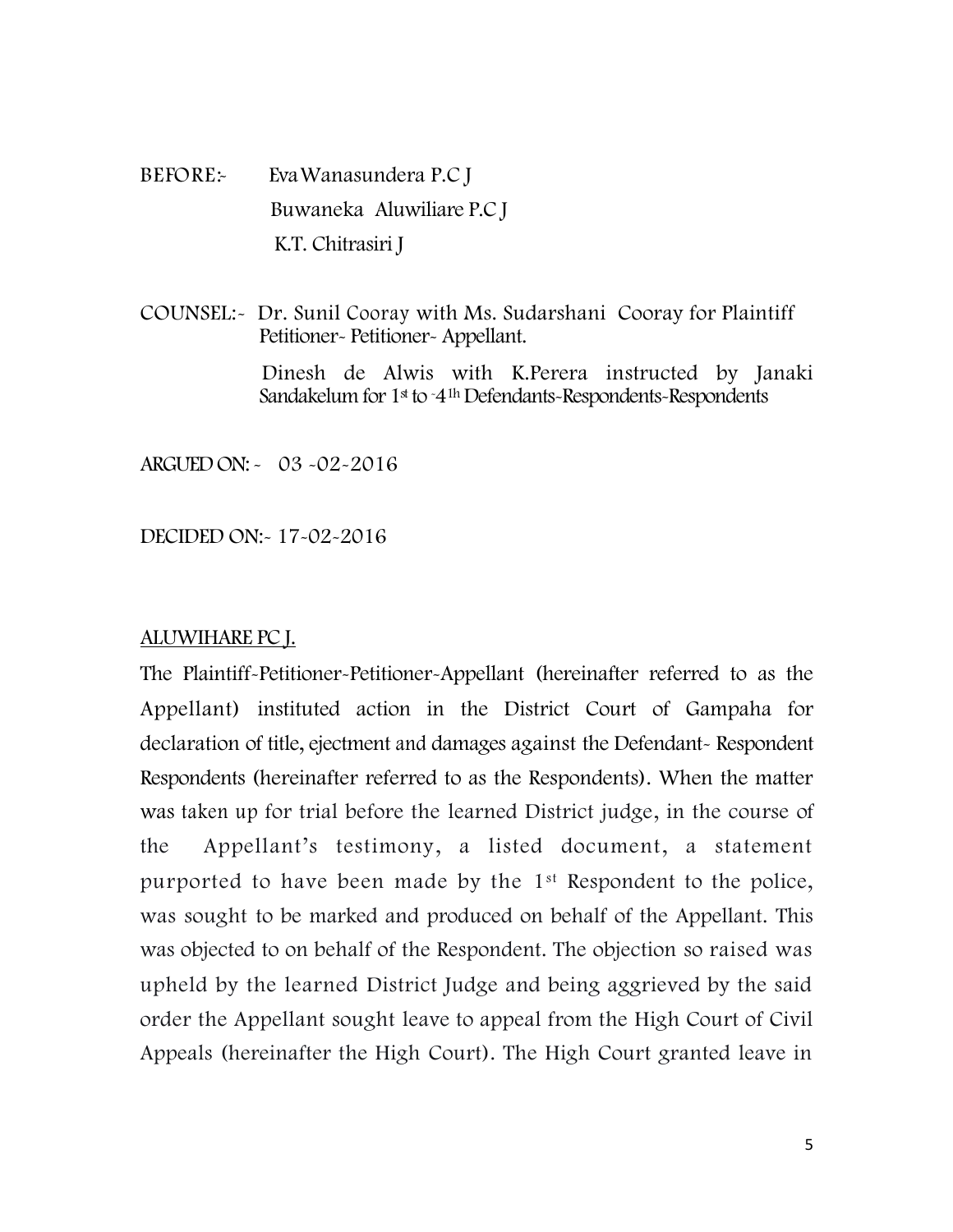the first instance. After the hearing of the appeal, the High Court upheld the earlier order of the learned District judge and accordingly dismissed the appeal.

The Appellant being aggrieved by the said judgement of the High Court sought leave from this court and leave was granted on the following questions of law set out in sub paragraphs (a), (b) and (c) of paragraph 9 of the Petition of the Appellant dated 09th March 2012 which are reproduced below, verbatim:

- (a) Did the Provincial High Court err and misunderstood the decided case of Sivarathnam and others Vs. Dissanayeke and others which was cited by the Petitioner in support of his argument:
- (b) Did the Provincial High Court err in deciding that the court has to be satisfied of the fact that the author of the said police statement, has made the statement, which is not the case in marking an admission as against the maker (author) during the course of evidence and in terms of the evidence ordinance;
- (c) Did the provincial High Court err in holding that the Petitioner has the opportunity to call the police at a later stage to prove the said statement which will not prohibit the Petitioner from marking the said statement as against the 1st Defendant-Respondent, irrespective of the fact that it is admitted to be made by her or not;

Upon scrutinising the respective orders made by both the learned District judge and the High Court, I find that each court has refused the Appellant permission to mark the impugned statement for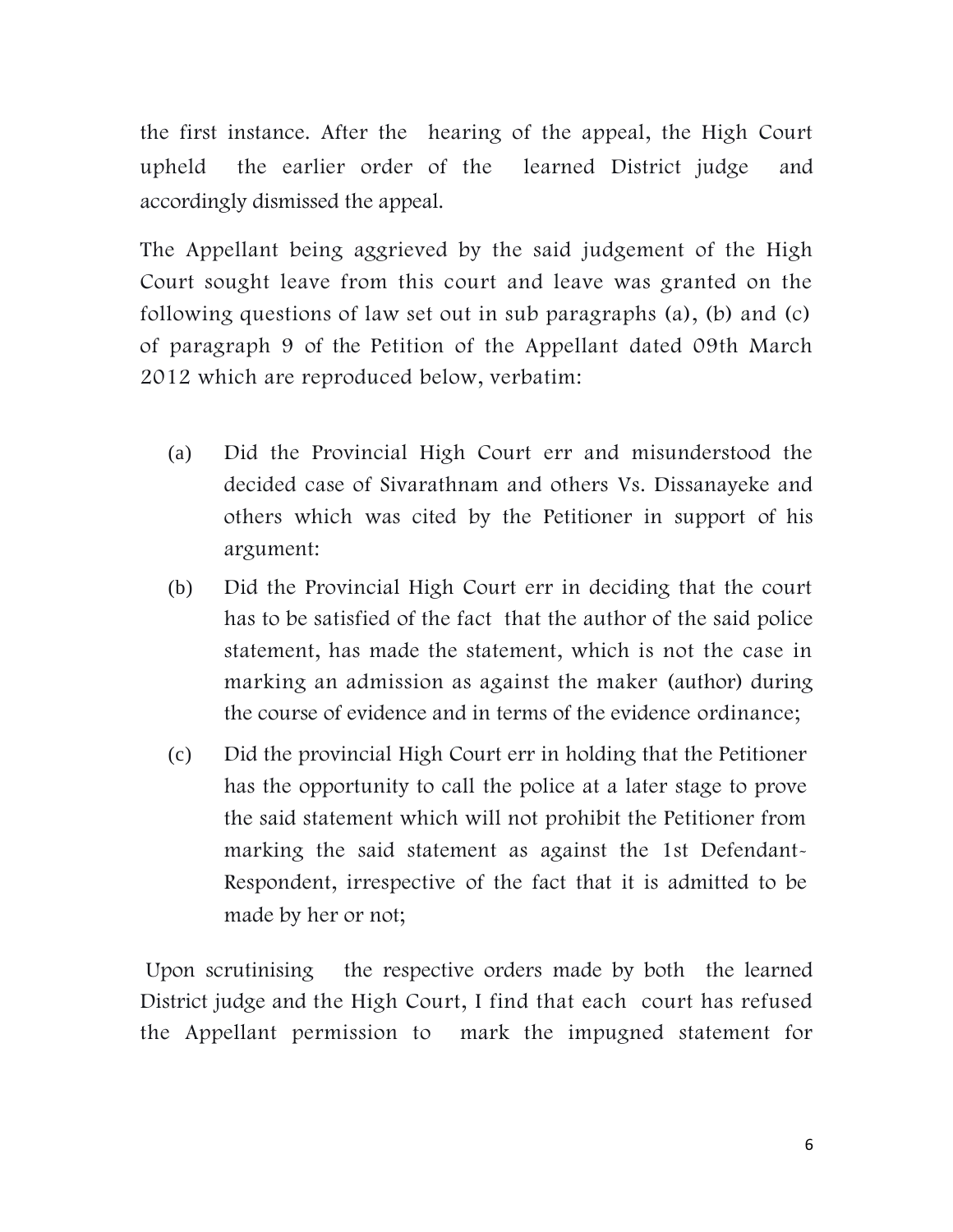different reasons. Thus, for clarity I wish to refer to the nature of the objection raised against admitting the impugned statement.

In the course of the Appellant's evidence in the District Court, a series of title deeds were marked and produced subject to proof. The Appellant also testified that over their dispute in relation to the corpus, the parties came to the police station and the Respondents (witness has spoken in plural terms) made a statement to the police in the presence of the Appellant and that he could identify the statement so made. At this point objection was taken that the Appellant is not entitled to mark and produce the document ( the statement made to the police by the 1st Respondent) as the Appellant was not the author of the document.

Having considered the objection, the learned District judge held that the witness, not being its author, could not testify as to the contents of the document and also that the impugned statement was not a listed document.

The statement in question however was a document that had been listed by the plaintiff. The impugned statement being a statement made to and reduced to writing by a police officer, would attract Section 91 of the Evidence Ordinance, which expressly states no evidence shall be given in proof of such matter except the document itself. Thereby Section 91 of the Evidence Ordinance excludes oral evidence in relation to proof of a document that comes within its ambit. Statements made to the police officers are required by law to be reduced to writing. Although it may not be strictly relevant in the context of the issues before us in this case, a line of decisions which has now settled the law, excludes oral evidence with regard to the discovery of facts in consequence of statements that come within the ambit of Section 27 of the Evidence Ordinance. The exclusion of oral evidence is based on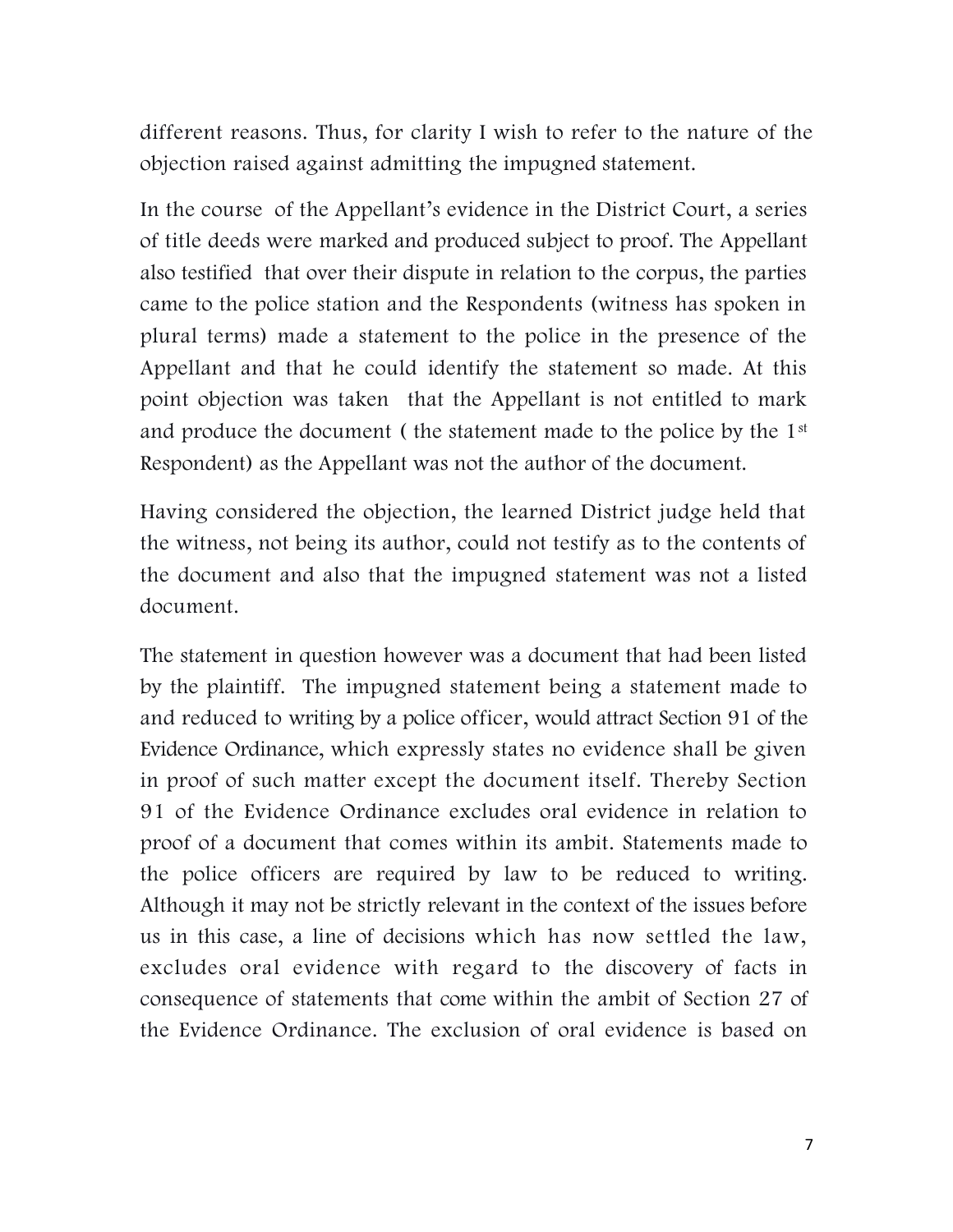the prohibition referred to above, under Section 91 of the Evidence Ordinance.

In view of the foregoing, I am of the view that, the reasoning of the learned District Judge, that the document could not be permitted to be marked and produced through the witness for the reason that he cannot comment on the contents, is not the correct legal position.

When considering the Respondent's objection the court should also have addressed its mind to the two questions raised in Section 154(3) of the Civil Procedure Code before giving a ruling, the questions being;

- (a) Firstly, Whether the document is authentic
- (b) Secondly, whether it constitutes legally admissible evidence.

The order of the learned District judge has not received the close attention of Section 154 of the Civil Procedure Code it should have received, before the court gave its ruling. I hold that the said order of the learned District Judge cannot stand for the aforesaid reasons.

The High Court on the other hand concurred with the decision of the learned District judge but for different reasons.

I feel it would be pertinent at stage, for this court to dwell on the difference between Admissions as defined in Section 17 of the Evidence Ordinance and admissions recorded by the contesting parties in a case. Commenting on recording of admissions by parties, Abdul Majeed in his book, A Commentary on Civil Procedure Code and Civil Law in Sri Lanka at page 459 states,"When a case is taken up for trial and before the issues are framed, if there are any admissions in the pleadings of the parties, those admissions must be recorded as 'admissions". The recording of the admitted facts is not in accordance with any provisions of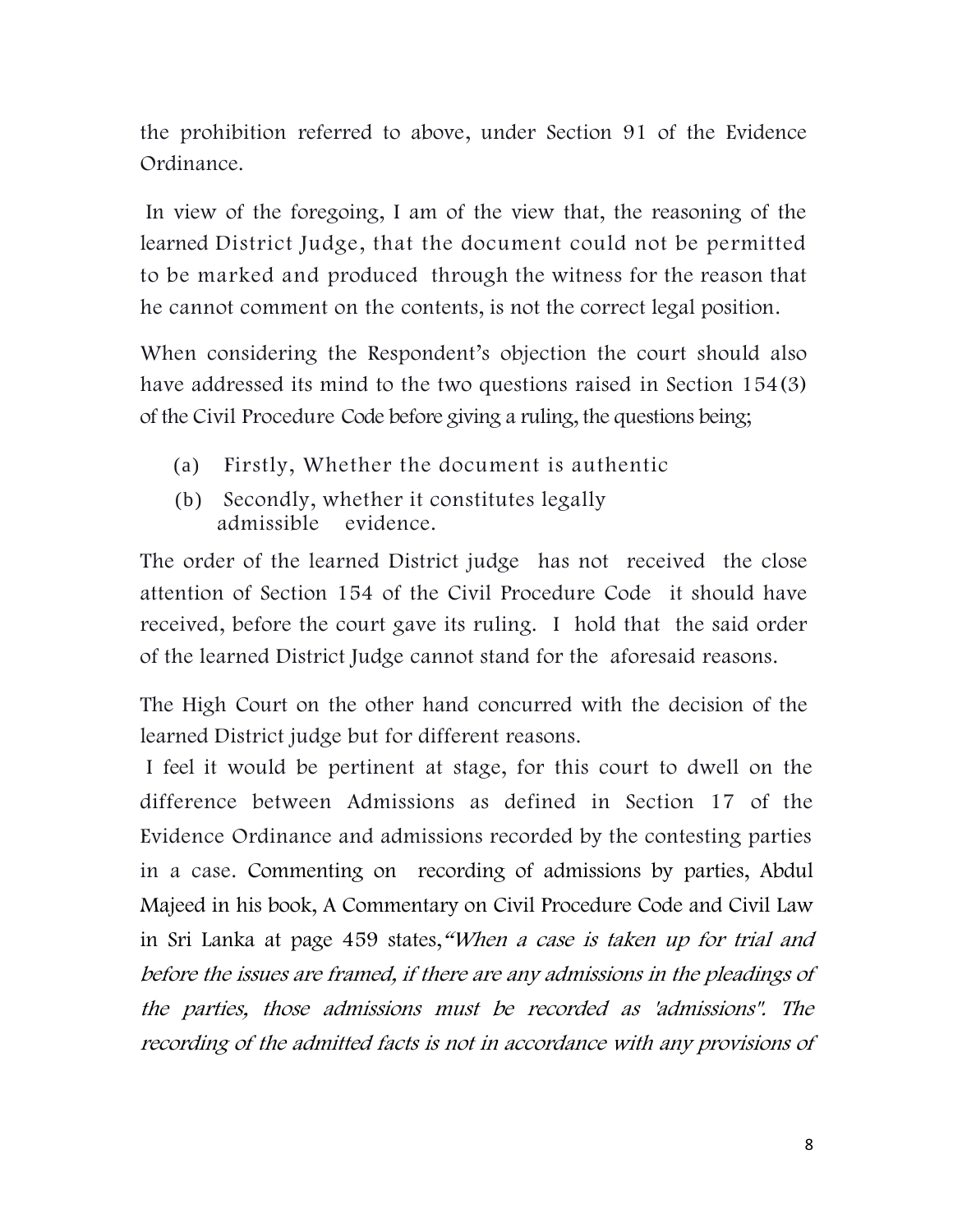the Civil Procedure Code. However, the recording of admissions has become a long established practice in civil trials."

In arriving at their decision, the High Court of Civil Appeals has clearly failed to appreciate the vital difference.

This is apparent from the observation made by the High Court, in its judgement which reads "the author of the impugned document, though it has been listed, is not the Plaintiff. It is important to be noted that it becomes an admission once the author admit that he has made the said statement."

A statement falling within the meaning of Section 17 of the Evidence Ordinance is an evidentiary fact, and would be relevant and may be proved against the person who made the statement in terms of Section 21 of the Evidence Ordinance.

Admissions recorded by the parties in any proceeding, are not the same as Admissions contemplated in section 17 of the Evidence Ordinance, but are "admitted facts" within the meaning of Section 58 of the Evidence Ordinance. Section 17 of the Evidence ordinance defines Admissions and Confessions and is a provision governing relevancy. Section 17 (1) read with Section 21 of the Evidence Ordinance merely permits a "statement" to be admitted as evidence if that "statement" falls within the definition of an Admission in terms of section 17 of the Evidence Ordinance. That is to say the trial judge is required to evaluate the item of evidence so adduced under section 21 and consider the probative value that should be attached to it. It is entirely at the discretion of the judge to decide whether or not to act upon the Admission as an item of evidence, having given due consideration to the statement.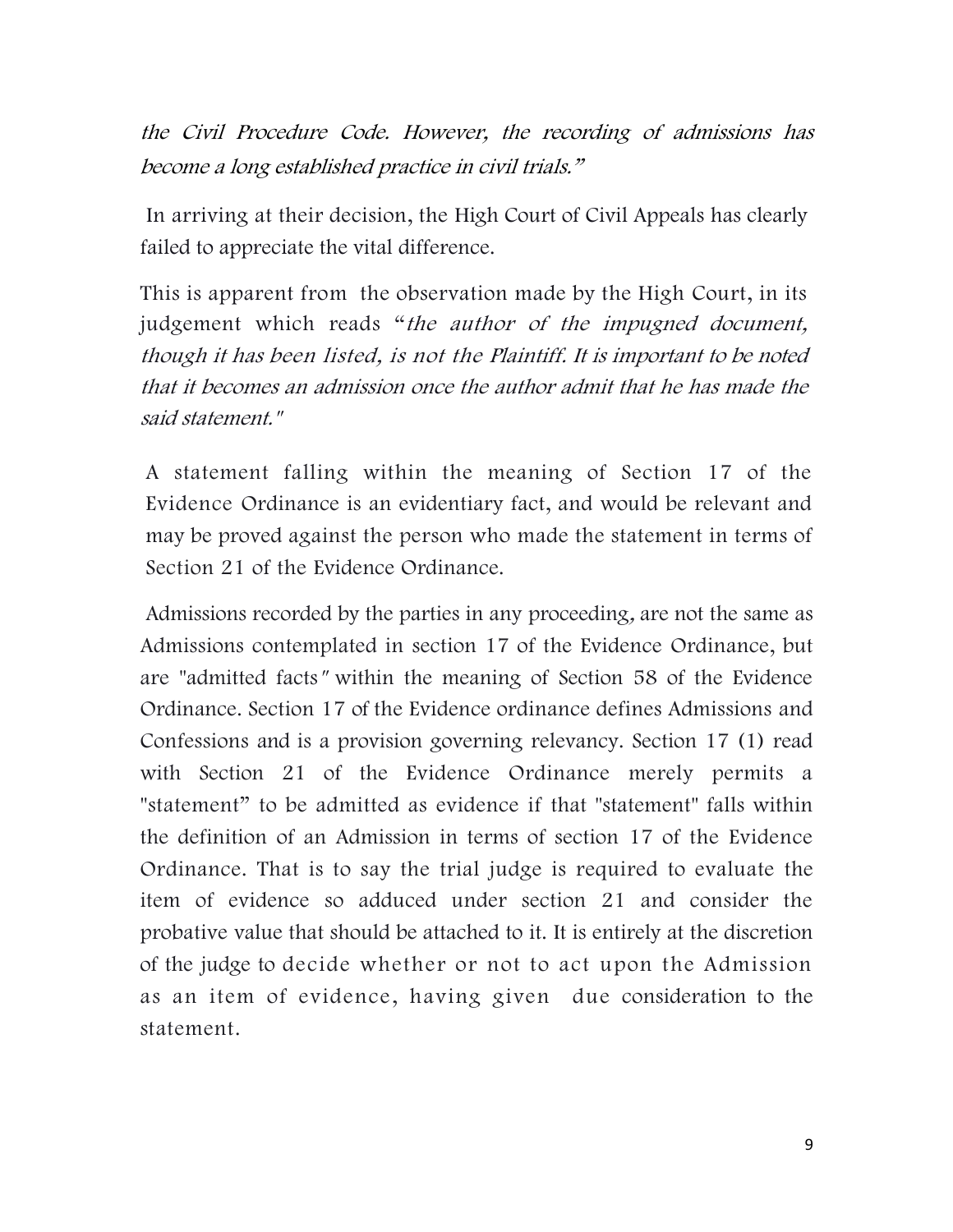On the other hand, admissions recorded by contesting parties to any proceeding fall within the ambit of Section 58 of the Evidence Ordinance, a provision governing proof and has no bearing on the issue of relevancy.

Section 58 of the Evidence Ordinance says, "no *fact* need be proved in any proceeding which the parties thereto or their agents agree to admit at the hearing..." Thus, there is no duty cast on the court to consider either the credibility or the probative value of such facts but is required to treat such facts as "proved facts".

In the instant case when the matter was taken up for trial before the District judge, a statement purported to have been made by the 1st Respondent to the police, was sought to be adduced as evidence on the basis that the impugned statement qualifies as an Admission in terms of Section 17 of the Evidence Ordinance and therefore would be relevant and admissible under section 21 of the Ordinance.

When the impugned statement in this instance was sought to be adduced as an Admission the court was required to give its mind to two aspects before proceeding to admit the statement,

- (a) As the impugned statement is one reduced to writing the court is required to consider whether admitting the document is obnoxious to the provisions governing admission of documents (mode of proof)
- (b) Secondly court is required to give its mind as to whether the impugned statement suggests any inference as to any fact in issue or relevant fact and if so, whether the statement is relevant under section 17 read with Section 21 of the Evidence Ordinance. (Relevancy)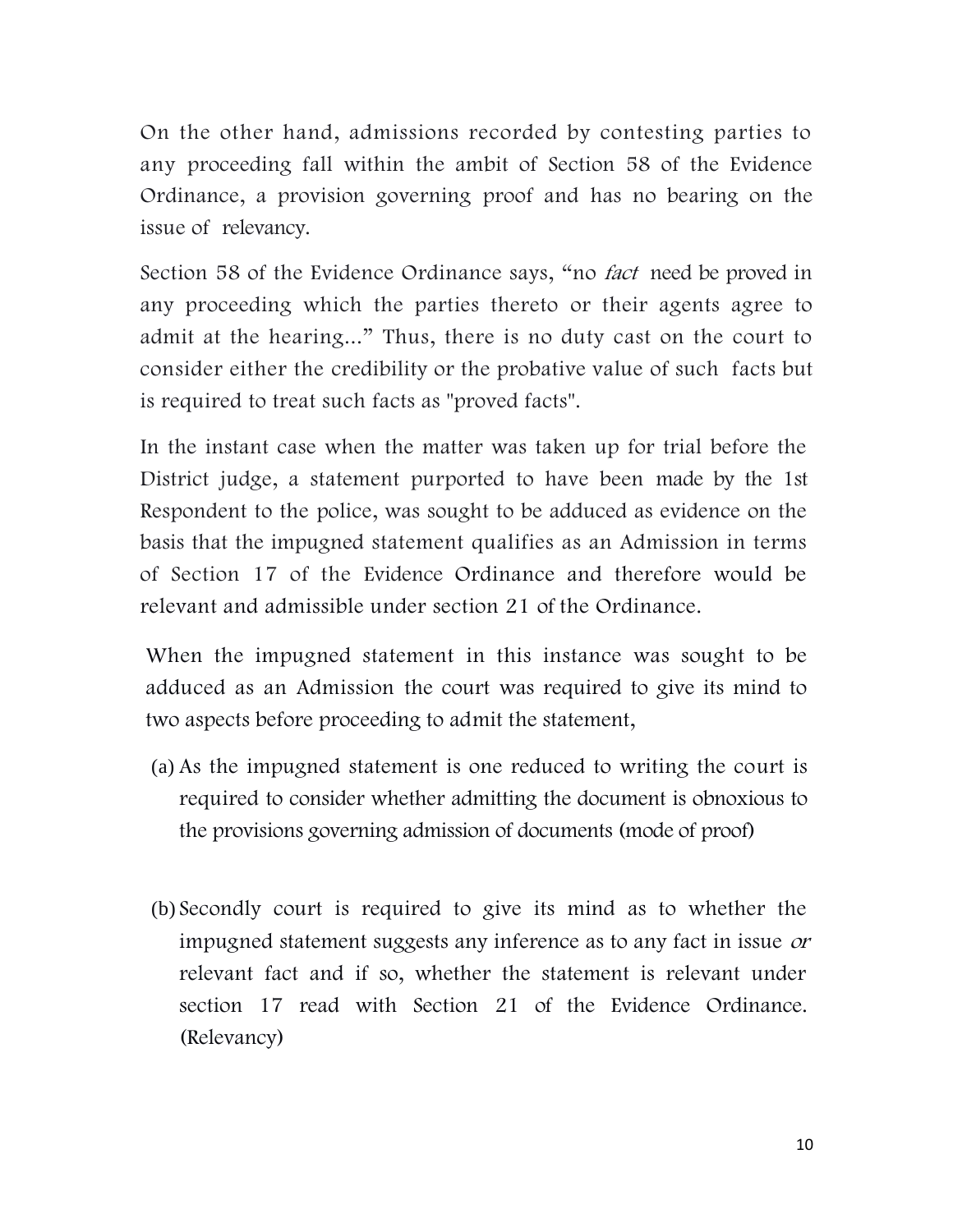If the statement is relevant and admissible, then the court has no discretion, but to admit it. The court, however, is at liberty to consider the probative value of the contents upon evaluation and decide either to act on them or to reject it.

In the present case, both the District court as well as the High Court of Civil Appeals refused to have the impugned statement marked and produced on the first aspect referred to above, that is the mode of proof. As such this court wishes to confine itself only to consider whether the District Court and the High Court of Civil Appeals erred in refusing to have the statement marked and produced through the Appellant when he was giving evidence.

Although this court is not required to consider the relevancy of the impugned statement, but only the mode of proof, for the sake of completion, I wish, briefly to address the aspect of relevancy as well.

The High Court appears to have relied heavily on the decision of Sivarathnam Vs. Dissanayake & others, 2004 1 S.L.R pg. 145, in deciding the issue of admissibility of the impugned statement.

In the case of Sivarathnam vs. Dissanayake & others a party made an attempt to equate a statement (an affidavit) made by a party to the case, which presumably would have been relevant in terms of Section 21 of the Evidence Ordinance, to that of an admission by the parties within the meaning of Section 58 of the Evidence Ordinance.

His Lordship justice Amaratunga having discussed the issue, made his pronouncement with precision and clarity and a passage from that judgement is reproduced below-;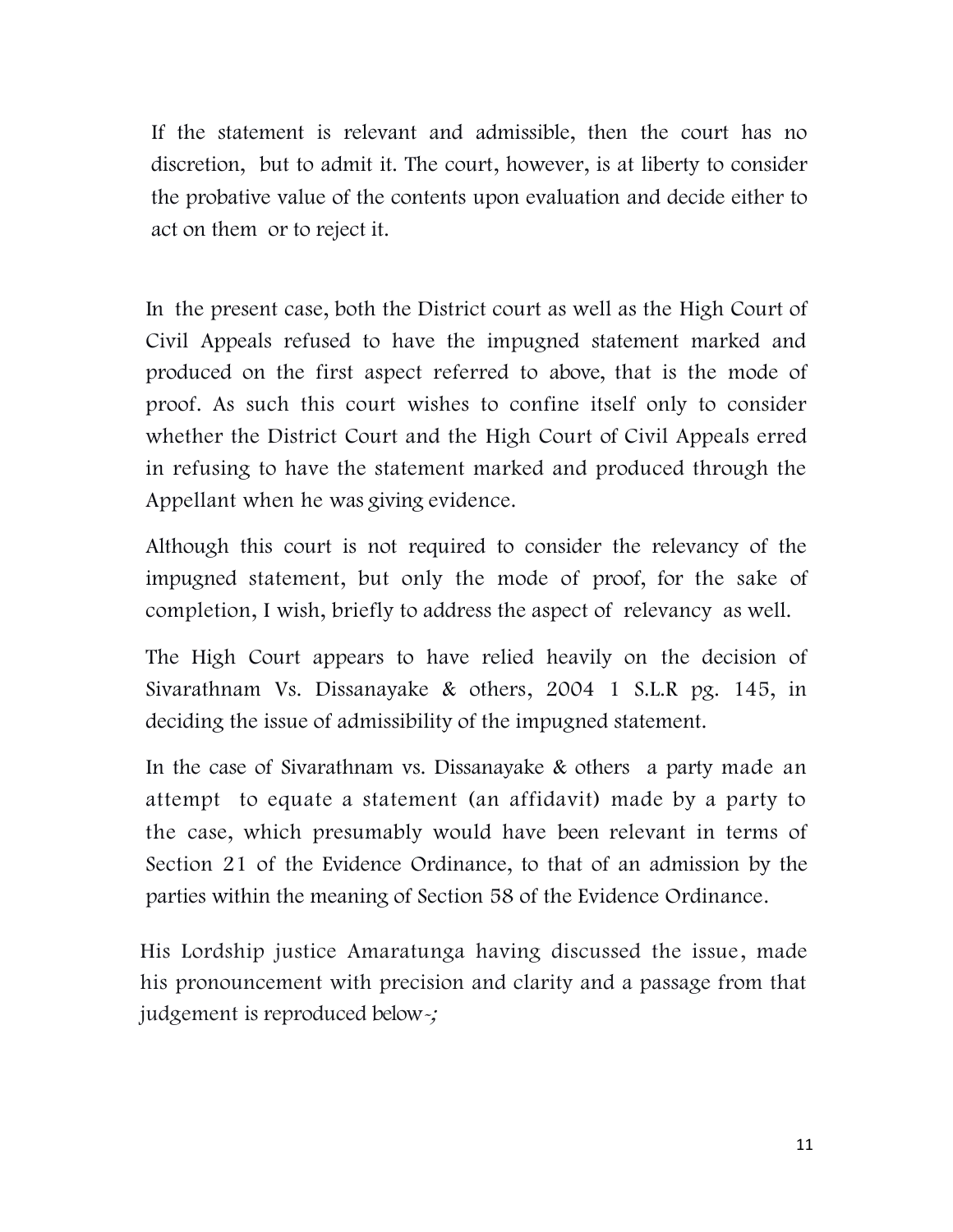"At any time before the hearing of' the action, the parties are at liberty to admit in writing any fact to be determined at the trial (Section 58 of the Evidence Ordinance). Such admissions are also formal admissions made outside Court. At the commencement of the trial the parties may state to court the facts they admit and then such admissions are recorded by Court. Even in the course of the trial such admissions e.g. genuineness of documents, may be made. All admissions described above are formal admissions. Section 58 of the Evidence Ordinance enacts that 'NO fact need be proved in any proceedings which the parties thereto or their agents agree to admit at the hearing, or, which before the hearing, they agree to admit by any writing under their hands or which by any rule of pleading in force at the time they are deemed to have admitted by their pleadings.: .....

It appears to me that this leave to appeal application has been made on the assumption that the learned judge's ruling has the effect of wiping out the evidentiary , value of the admission made in the defendant's affidavit. But the learned judge's ruling does not have such far reaching effects. The effect of the ruling is only confined to the refusal to take the admission into consideration for the purpose of recording admissions. The ruling does not debar the plaintiffs from using the contents of the affidavit according to the rules of evidence. They are entitled, if they are so advised, to formally mark the affidavit in evidence at the trial through the justice of the Peace who attested it. They may also use the affidavit as a former statement to impeach the testimony of the defendants at the time they give evidence at the trial. Therefore, if the affidavit is used at the trial in accordance with the law of evidence, the trial Judge will decide the weight to be attached to the admission in deciding the issues raised in the action, bearing in mind that "admissions are not conclusive proof of the matters admitted, but they may operate as estoppels " (section 31 of the Evidence Ordinance) or that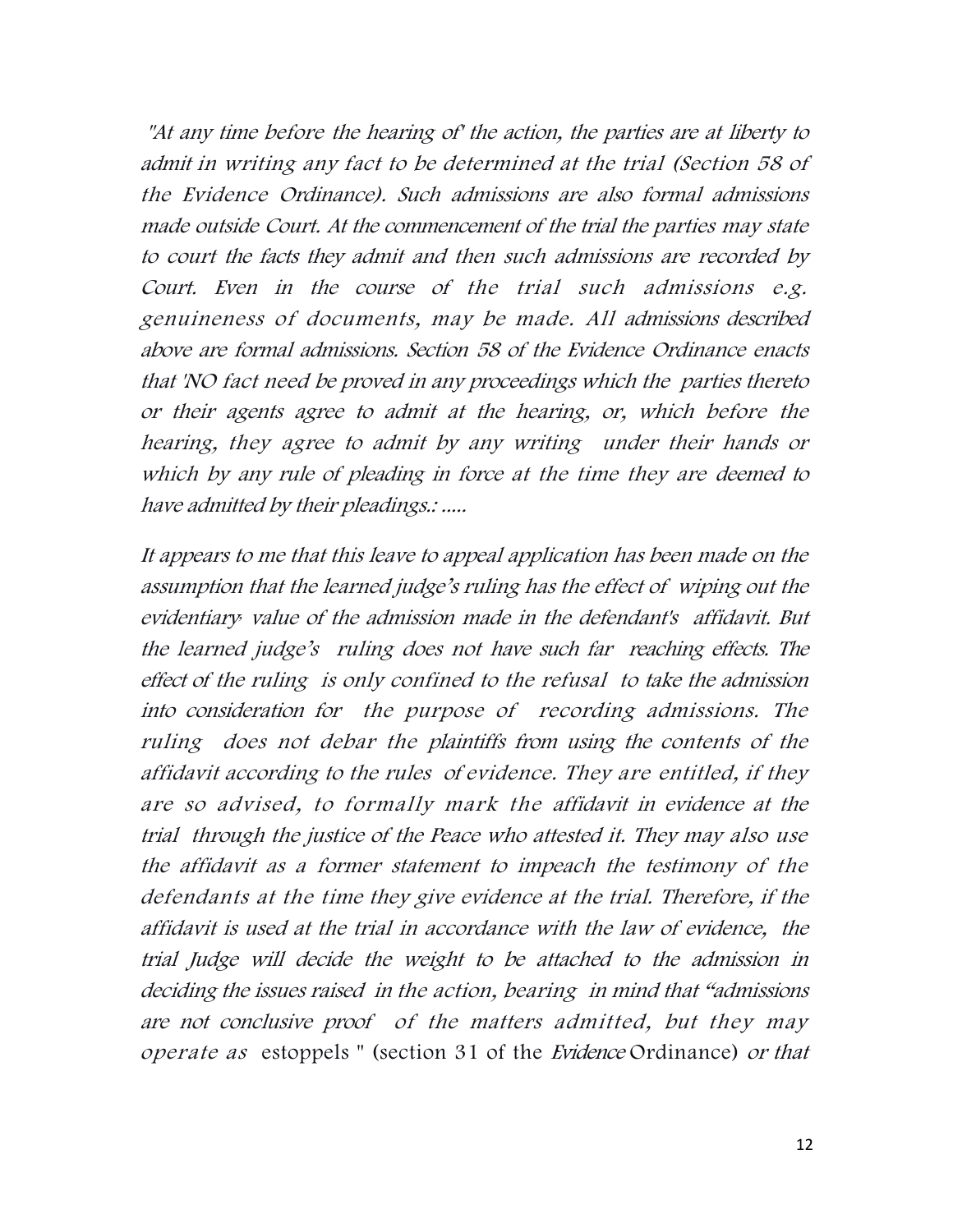the affidavit contains material relevant to the weight to be attached to The evidence of The persons who had made those admissions,"

In the case referred to, the issue arose as a result of the District judge refusing to record a fact contained in an affidavit filed relating to the action before the court, as an admission recorded at the commencement of the trial.

The decision in the case of Sivarathnam *et.el*, referred to above has no relevance to the issues in this case as the issue before this court is whether the procedure adopted by the plaintiff in producing the impugned statement is obnoxious to the provisions relating to mode of proof of documentary evidence.

At this point I wish to refer to the provisions in the Code of Civil Procedure relating to reception of documents in civil cases.

For ease of reference the relevant parts of the Section 154 of the Code are reproduced below-

154. (1) Every document or writing, which a party intends to use as evidence against his opponent must be formally tendered by him in the course of proving his case at the time when its contents of purport are first immediately spoken to by a witness. (Emphasis added), If it is an original document already filed in the record of some action, or the deposition of a witness made therein, it must previously be procured from that record by means of, and under an order from, the court. If it is a portion of the pleadings, or a decree or order of court made in another action, it shall not generally be removed therefrom, but a certified copy thereof shall be used in evidence instead,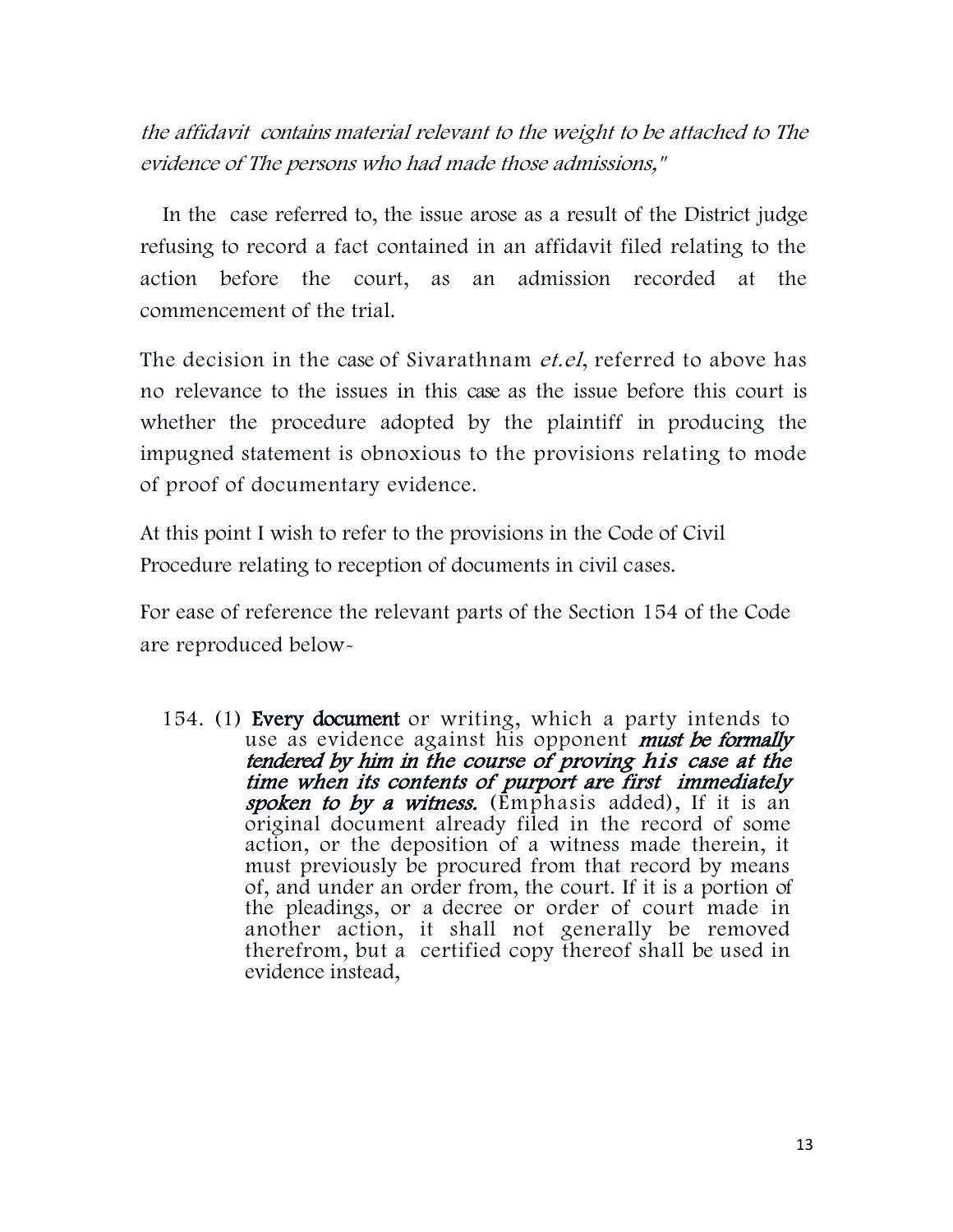Explanation to Section 154 lays down the procedure that should be adopted by courts when a document is tendered in evidence and the explanation reads thus:-

#### Explanation

If the opposing party does not, on the document being tendered in *evidence*, object to its being received, and if the document is not such as is forbidden by law to be received in evidence, the court should admit it,

If, however, on the document being tendered the opposing party objects to its being admitted in evidence, then commonly two questions arise for the court:-

Firstly, whether the document is authentic- in other words, is what the party tendering it represents it to be; and

Secondly, whether, supposing it to be authentic, it constitutes legally admissible evidence as against the party who is sought to be affected by it.

The latter question in general is a matter of argument only, but the first must be supported by such testimony as the party can adduce. If the court is of opinion that the testimony adduced for this purpose, developed and tested by cross-examination. makes out a prima facie case of authenticity and is further of opinion that the authentic document is evidence admissible against the opposing party, then it should admit the document as before.

If, however, the court is satisfied that either of those questions must be answered in the negative, then it should refuse to admit the document

Whether the document is admitted or not it should be marked as soon as any witness makes a statement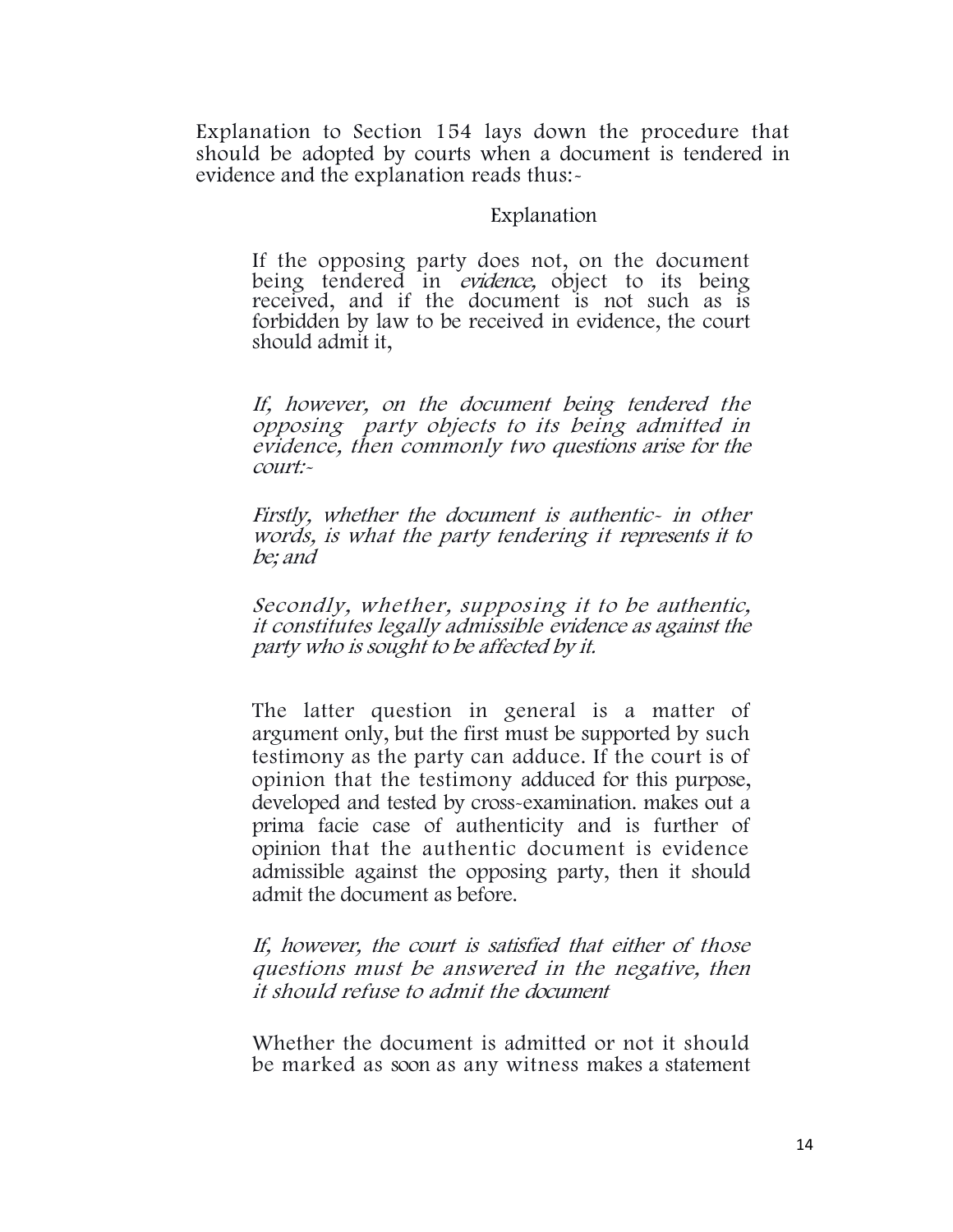with regard to it: and if not earlier marked on this account, at least, be marked when the court decides upon admitting it.

Section 154 (1) clearly requires that if a party intends to use any document as evidence, it must be formally tendered, when its contents or purport is first immediately spoken to by a witness. Neither the District Court nor the High Court adverted to this provision. The said Section also stipulates that, whether the document is admitted or not, it should be marked as soon as any witness makes a statement with regard to it. As the Respondents have objected to the admission of the impugned statement, the court is then required to address the issue of authenticity and whether the contents would constitute legally admissible evidence as I have referred to earlier in this judgment. It must be noted that none of the courts have given its mind to this requirement either. Furthermore the Appellant has testified to the effect that he has knowledge of the impugned statement as he was present when the 1st Respondent made the statement at the Gampaha police station and the Appellant has cited the Officer -in-Charge of the said police station as a witness.

Having considered the foregoing, I hold that the High Court had erred on the questions set out in sub - paragraph (a), (b) and (c) of Paragraph 9 of the Petition.

Accordingly, I make order setting aside both orders, the order of the High Court dated 31-January -2012 and the order of the learned District Judge dated 13-09-2011. This court is not in a position to make a determination with regard to the admissibility of the impugned statement as the full facts are not before us. Thus, l direct the District Court to consider afresh the application made in respect of the document that